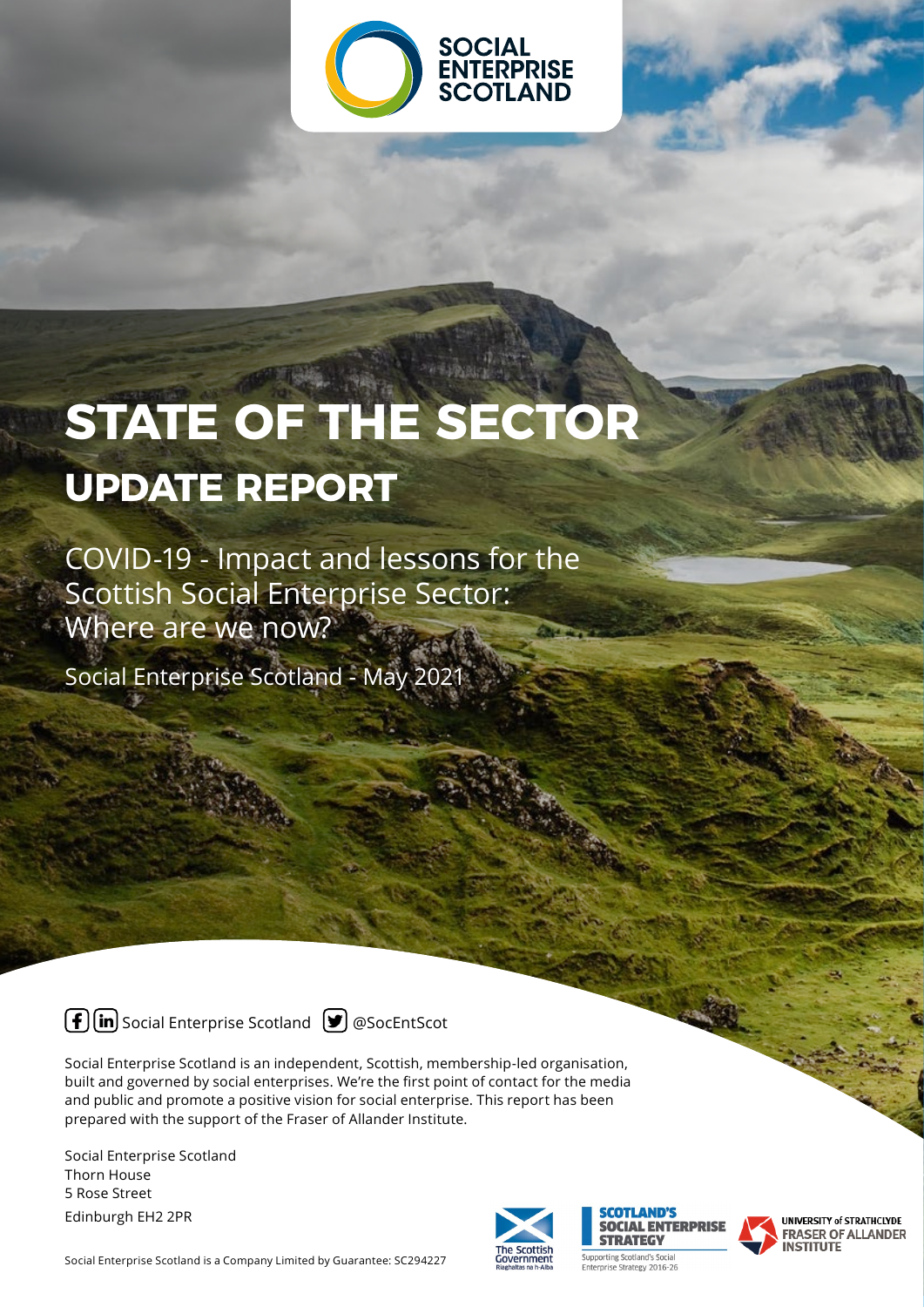### **BACKGROUND AND INTRODUCTION**

This report has been prepared by Social Enterprise Scotland to provide an update to our initial *[State of The Sector](https://socialenterprise.scot/state-sector-report-covid19-impact-social-enterprise-scotland/)* report published in August 2020 and consolidate our findings on the impact of COVID-19 on social enterprises in Scotland.

As we reflect on the year 2020-2021, we want to consider the impact and lessons learnt for our sector; including the role social enterprises play in community development and renewal. While issues are ongoing, the report reflects broadly what we could call "the COVID-19 year" period for social enterprises.

There is no denying the negative impact the pandemic has had on our sector. However, if we fail to recognise both the negative and positive changes that the COVID-19 lockdown has caused in how we operate - and the impact on our people and communities - then we'll lose the lessons learned as we seek to 'build back better.'

This report builds on research initially undertaken by the Scottish Charity Regulator (OSCR) at the end of May 2020, which was further updated in November 2020. To analyse the data from the November survey, we worked with the Fraser of Allander Institute at the University of Strathclyde, with the number crunching and data analysis having been prepared by them with our team at Social Enterprise Scotland adding additional narrative as required.

Where possible, we are able to compare results from the November survey to the May ones and provide commentary but, in some cases, it was impossible to offer a direct comparison between the two surveys as certain questions were asked in the November survey that were not asked in the May survey and vice versa.

The data from the November survey is from a new sample of respondents and includes the responses of 396 social enterprises across Scotland. This is considerably smaller than the sample of 774 social enterprises that formed the basis of the August State of the Sector report that we published. This can be explained by a lower response rate for the OSCR November survey than for the May survey.



Social Enterprise Scotland is a membership organisation that connects, supports and promotes social enterprise.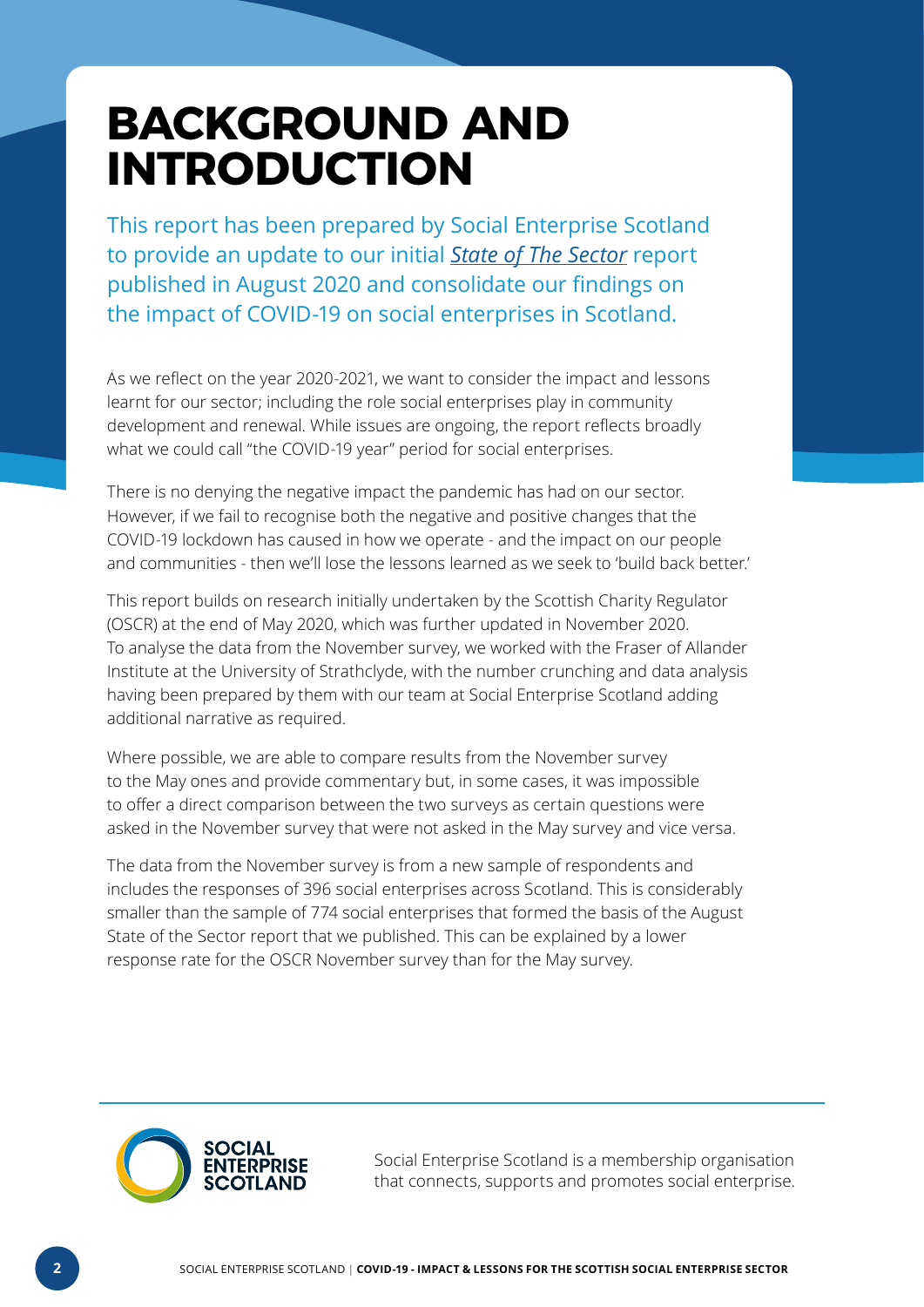While most social enterprises in Scotland are registered charities, many are not. Therefore, as we have done in our previous report, we have also tried to include the perspectives of Community Interest Companies (CICs), who don't fall into the OSCR data set in addition to the original respondents' views.

These additional insights have been collected during phone and digital conversations with our members during the first quarter of 2021, and are summarised in our *[Member Calls Insights](https://socialenterprise.scot/one-year-later-for-scotlands-social-enterprises/)* Report published in March 2021.

It is also important to note that the 2021 national lockdown had not been announced at the time of the last OSCR survey in November and it is therefore likely that this would have affected respondents' attitudes and outlook.

As we compile this report in May 2021, announcements are being made regarding the easing of restrictions. However, during the past few months, we have argued that we don't simply want a return to the old 'normal' and that there is an urgent need to build a better and stronger wellbeing economy that works for everyone.

The full impacts the pandemic lockdowns had on our sector are yet to be fully understood, but we ought to reflect and consider the lessons learnt to contribute to the wider discussion about how we move forward as a sector.

The next planned update to this State of the Sector Report will follow the publication of the new Social Enterprise Census in late 2021. As we close this Update Report, we will highlight both the lessons learnt and the key questions to consider. In our recommendations, we have taken into account other sector publications and evidence and we welcome further input from partners and members.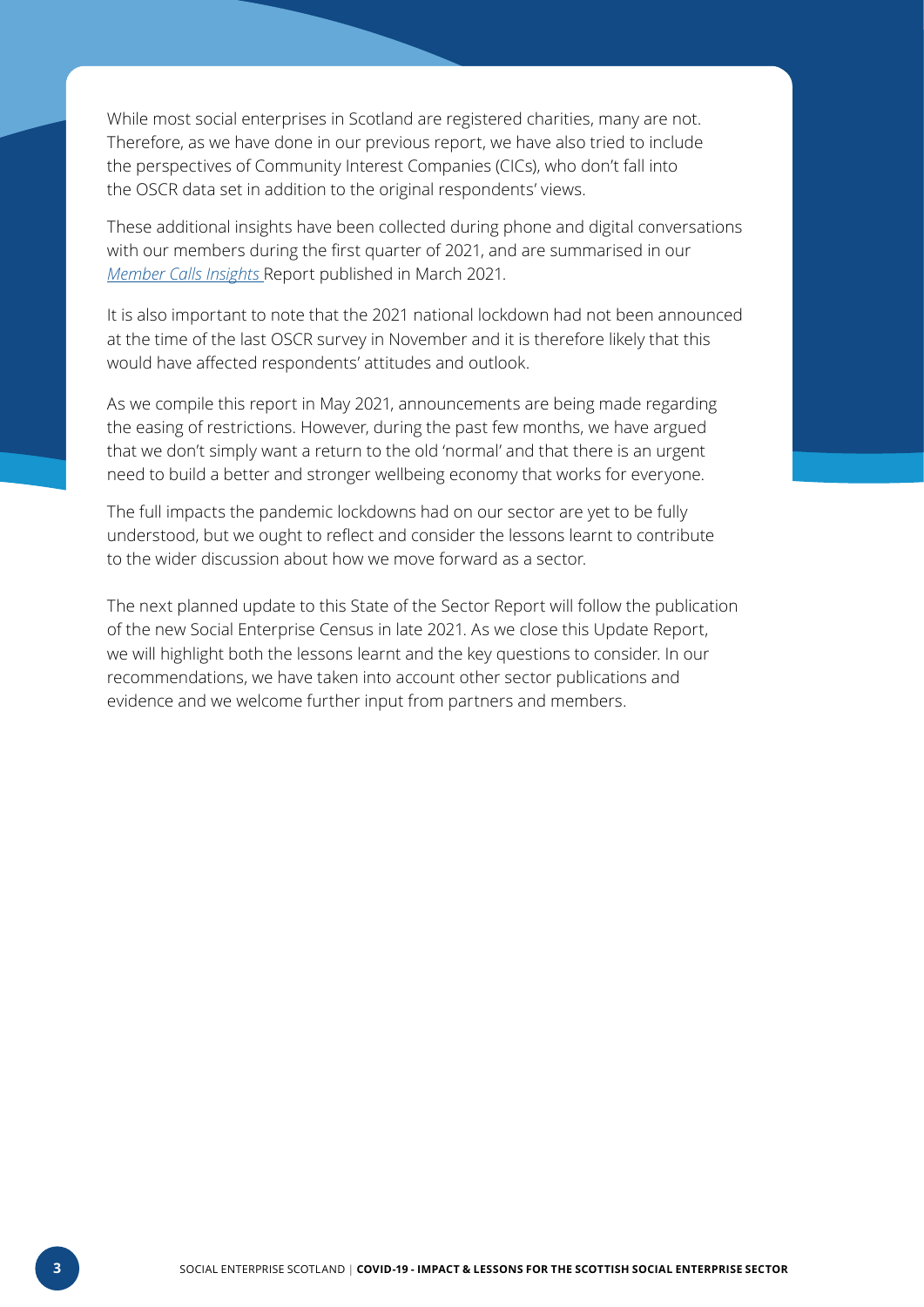## **CONTENTS**

### **Background & Introduction** | 2

### **Sector update analysis**

- a) Financial analysis | 5
- b) Organisational type | 7
- c) Operational impacts | 8
- d) Trading activity | 9

### **Support and funding: What are people asking for?**

- a) Funding support | 10
- b) Non-funding support | 11

**Identified gaps and risks** | 12

**Lessons learnt** | 13

**Sector route to recovery** | 14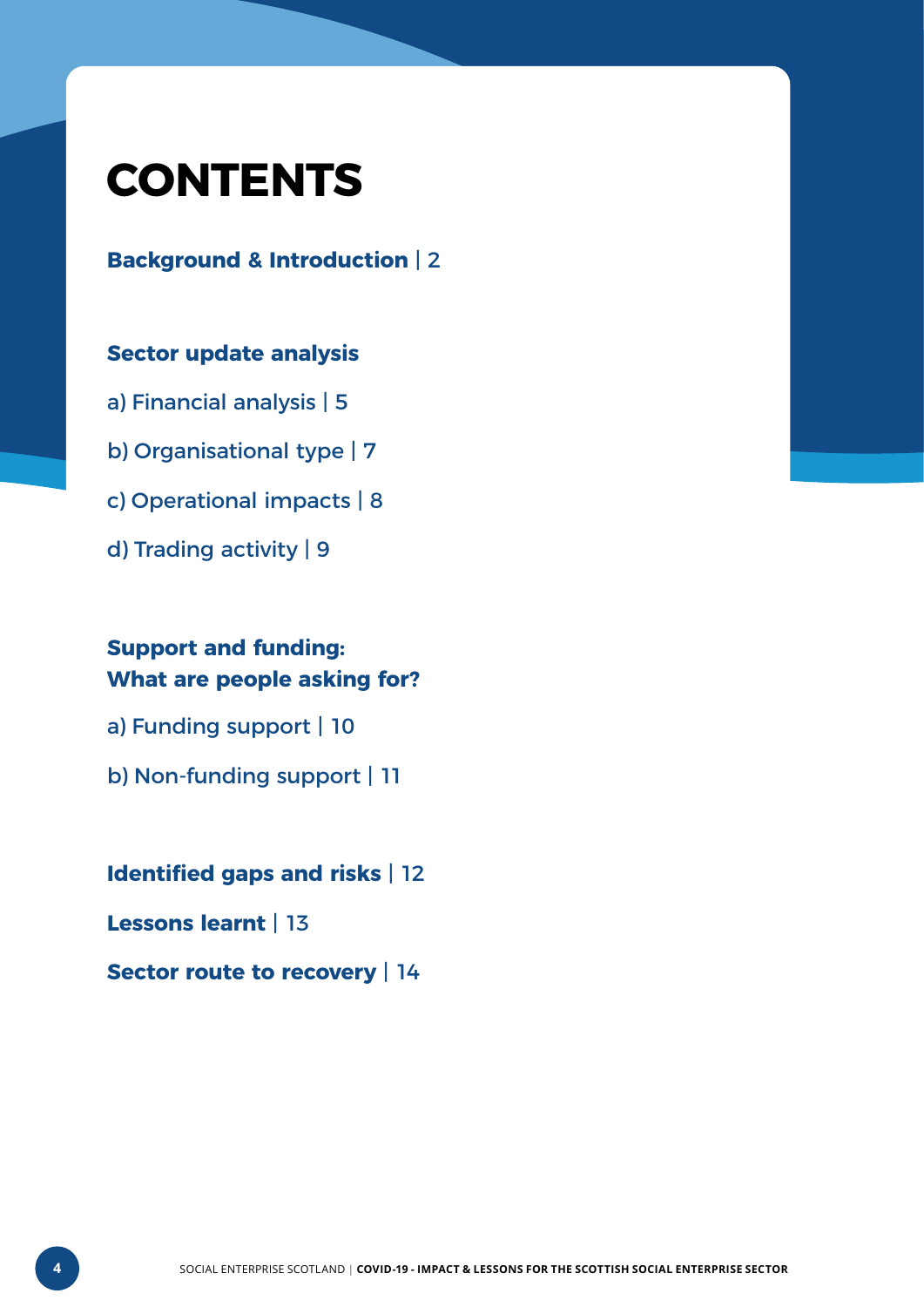## **FINANCIAL ANALYSIS**

In our August report, we highlighted the financial threats social enterprises were facing across Scotland. The data from November 2020 shows that overall, the outlook for the respondents has improved.

Relative to the May sample, a smaller proportion face critical financial threat and a larger proportion face no financial threat. The largest percentage point differences are in Glasgow and the Highlands and Islands, where the proportion of social enterprises reporting a critical financial threat fell by 26% and 23% respectively.

The table below sets out these responses both in May and November.

| <b>Area</b>         | <b>Critical threat</b> |              | <b>Some threat</b> |             |              | <b>No threat Area</b> |             |              |                |
|---------------------|------------------------|--------------|--------------------|-------------|--------------|-----------------------|-------------|--------------|----------------|
|                     |                        |              |                    |             |              |                       |             |              |                |
|                     | May<br>2020            | Nov.<br>2020 | p.p.<br>Change     | May<br>2020 | Nov.<br>2020 | p.p.<br>Change        | May<br>2020 | Nov.<br>2020 | p.p.<br>Change |
| Highlands & Islands | 32%                    | 9%           | $-23%$             | 58%         | 75%          | 17%                   | 8%          | 10%          | 2%             |
| Glasgow             | 35%                    | 9%           | $-26%$             | 60%         | 82%          | 22%                   | 1%          | 3%           | 2%             |
| West Scotland       | 18%                    | 0%           | $-18%$             | 71%         | 81%          | 10%                   | 6%          | 6%           | 0%             |
| Mid-Scotland & Fife | 25%                    | 14%          | $-11%$             | 69%         | 69%          | 0%                    | 5%          | 14%          | 9%             |
| North East          | 27%                    | 6%           | $-21%$             | 64%         | 77%          | 13%                   | 6%          | 6%           | 0%             |
| Central             | 42%                    | 33%          | $-9%$              | 51%         | 50%          | $-1%$                 | 7%          | 8%           | 1%             |
| Lothians            | 33%                    | 18%          | $-15%$             | 55%         | 59%          | 4%                    | 6%          | 15%          | 9%             |
| South Scotland      | 27%                    | 7%           | $-20%$             | 60%         | 72%          | 12%                   | 10%         | 13%          | 3%             |

#### *Table 1: Financial threat faced within 12 months following survey by geographic area*

*Source: OSCR*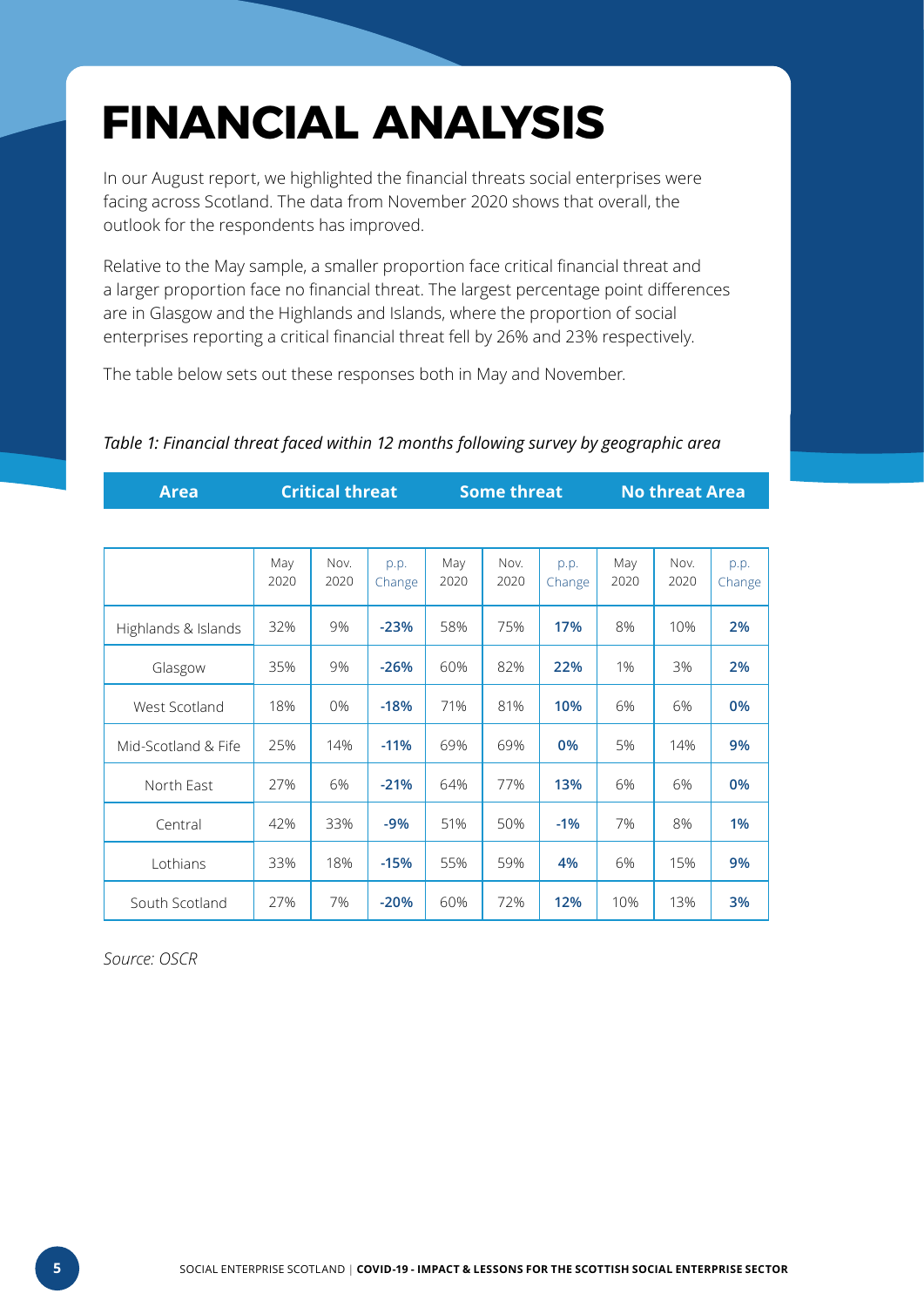On the one hand, by the time the survey was conducted in November, social enterprises could have developed ways of coping with the impacts of the pandemic and been able to access the available funding and support.

Social enterprises expecting brighter financial prospects could be a sign that support measures are working to give organisations a better chance of remaining viable. On the other hand, the outlook could have improved because the most vulnerable social enterprises have ceased operations and dropped out of the November sample.

We may also want to consider whether the results are also impacted by the types of organisations that responded to the survey on both occasions. In the May sample, 32% of respondents were from the Arts and Creative Industries sector. At that time, emergency COVID-19 funding for organisations in this sector had not been announced.

The aggregate level of financial threat faced by social enterprises in Scotland decreased in the period between the two surveys. Nevertheless, the outlook for organisations remains challenging with only 10% of social enterprises saying they are not facing financial threat in the 12 months following the November survey.

Our *Member Calls Insights Report* published in January 2021 (based on personal calls and emails to members as the new lockdown had just started) noted that 58% of respondents said they had been negatively impacted by the pandemic, with two thirds of them applying for financial support.

Conversely, we were now also starting to see data from organisations reporting an increase in sales (11%) and increases in funding income and associated delivery (5%).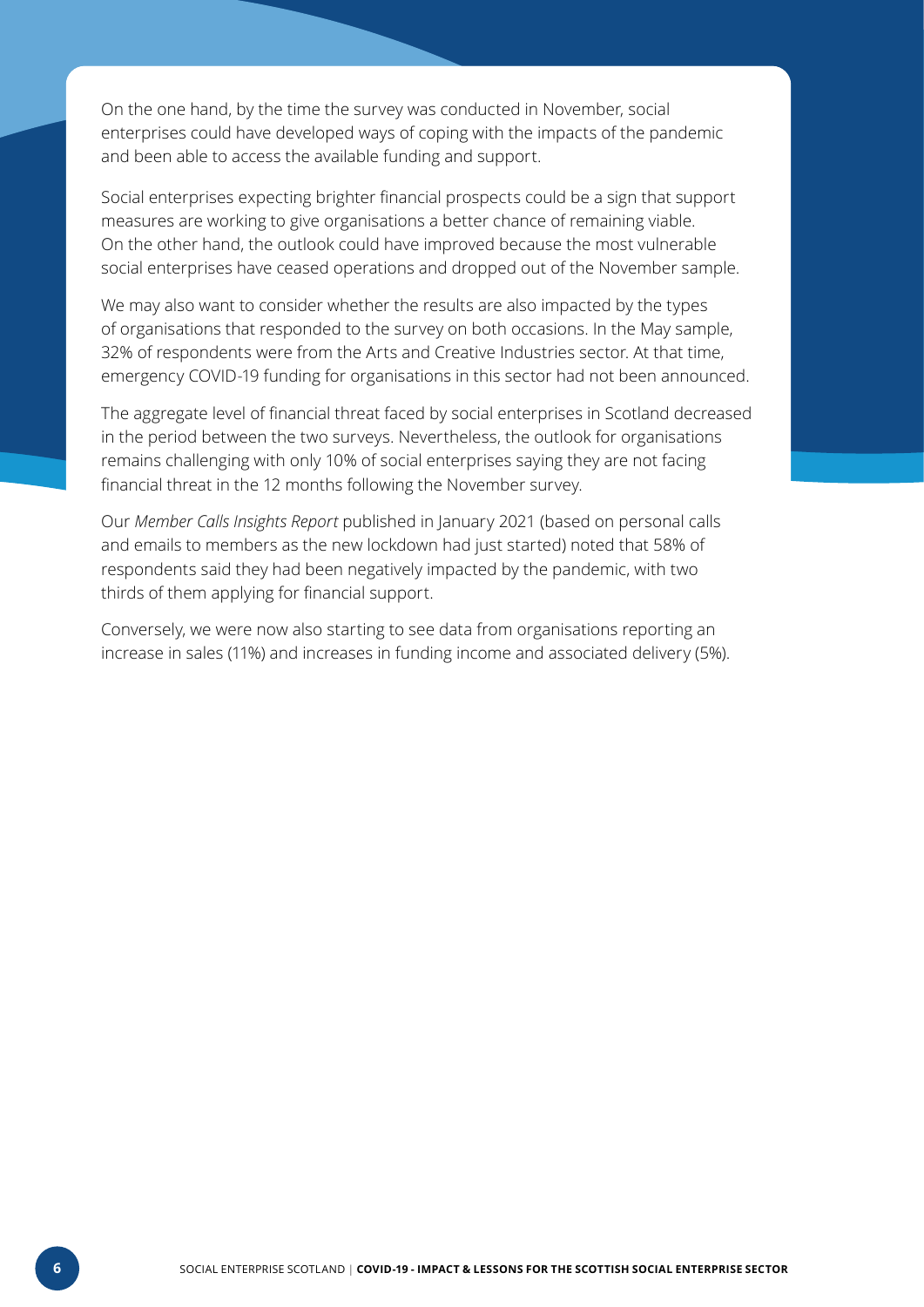## **ORGANISATIONAL TYPE**

In the May 2020 survey, a good proportion of organisations were from the Arts and Creative Industries (Arts, 32% of respondents and Sports 25%). If we compare this to the Social Enterprise 2019 census data, it's important to note that only 14% of the sector is based in the Arts and Creative industries and that only 5% of the sector is based in Sports and Leisure.

At this stage, we had noted that these high responses to the survey may suggest they were still requiring additional support; a statement that was backed up by the answers regarding whether their organisation faced financial threat in the next twelve months. COVID-19 support targeting these sectors came in after the May survey but before the November one.

In looking back over the past year, perhaps one of the most significant indicators of the challenges faced by social enterprises in the context of COVID-19 relates to the length of time an organisation had been established. Unknown cash and profit projections, a lack of average data and a fear of fraud meant that organisations at a very early stage in their development were often not eligible for financial support schemes, whether those were mainstream or sector specific.

While for some at an early stage of the enterprise journey costs may have been low and they have simply placed their organisations into hibernation, for others the loss of income has been a devastating blow. We continued to report this as an issue in our January 2021 update, following our calls to Social Enterprise Scotland members.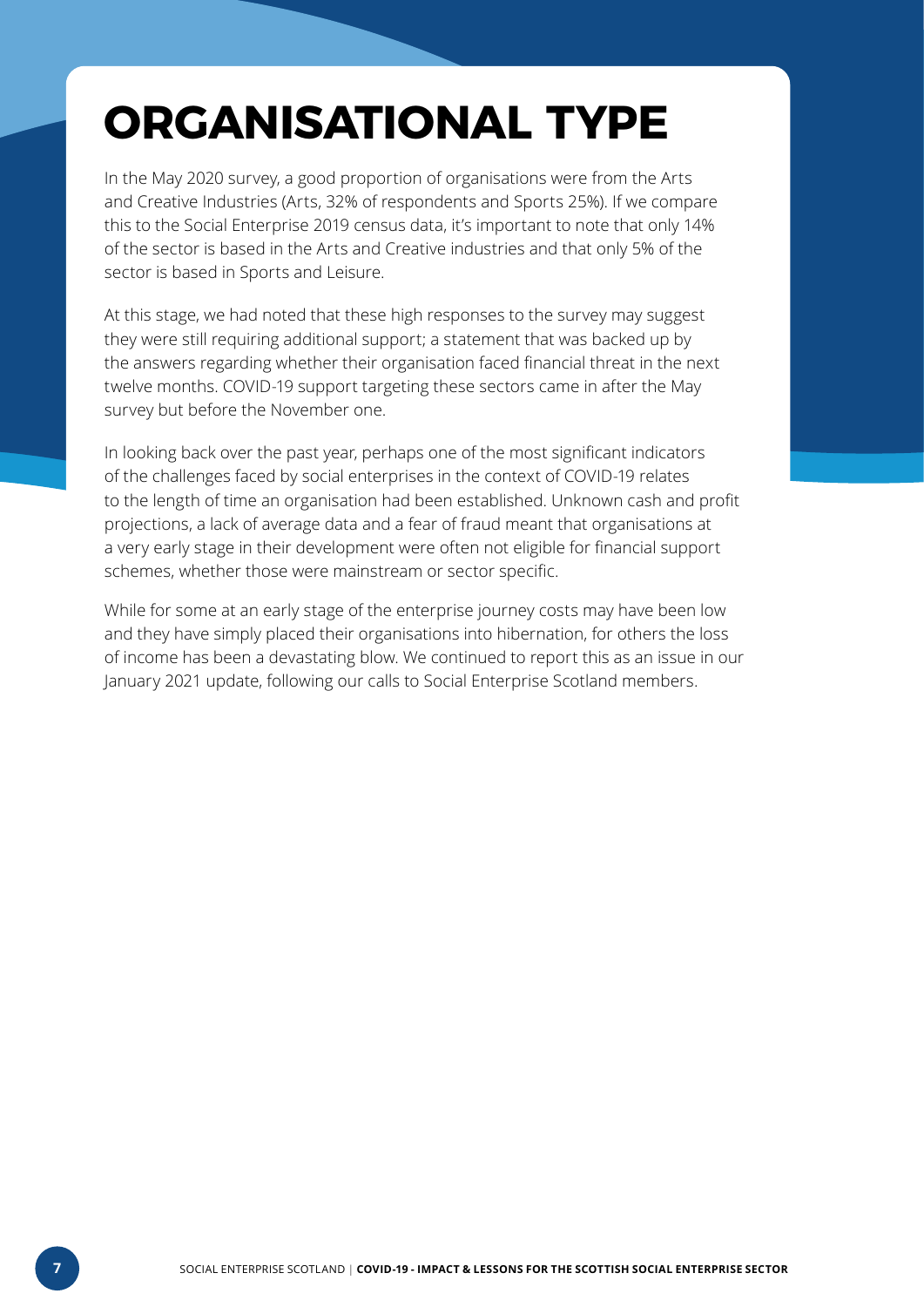## **OPERATIONAL IMPACTS**

*The table below shows how operational impacts have differed between the May and November surveys. Perhaps expectedly, the vast majority of social enterprises are still experiencing negative impacts as a result of the pandemic.*

| <b>Impact</b>                                         | <b>May 2020</b><br><b>Survey</b> | <b>Nov. 2020</b><br><b>Survey</b> | % Point<br><b>Change</b> |
|-------------------------------------------------------|----------------------------------|-----------------------------------|--------------------------|
| Overall negative impact<br>to operation               | 97%                              | 93%                               | $-4%$                    |
| Disruption of support or<br>services to beneficiaries | 52%                              | 35%                               | $-17%$                   |
| Planned work / events<br>postponed or cancelled       | 83%                              | 67%                               | $-16%$                   |
| Increased demand<br>for services                      | 13%                              | 16%                               | 3%                       |

#### *Source: OSCR*

There have been notable reductions in the proportion of social enterprises experiencing disruption to their service delivery and those having to cancel activities. This could be the result of a resilient third sector, adapting to COVID-19 restrictions and employing COVID-19 safe practices.

Adaptability is something that has been seen across many Scottish sectors, for instance Construction. Since the start of the pandemic; sectors which were severely impacted by the first national lockdown have since had time to adapt to COVID-19 restrictions and now have greater capabilities to operate throughout the crisis.

In January we reported that while many had changed their delivery systems and/or developed new products and services, it was those that had been used to running more practical face to face training and events that had found the transition to digital much harder in terms of engagement. Retail moving online rather than from a physical space also noted a significant drop in sales.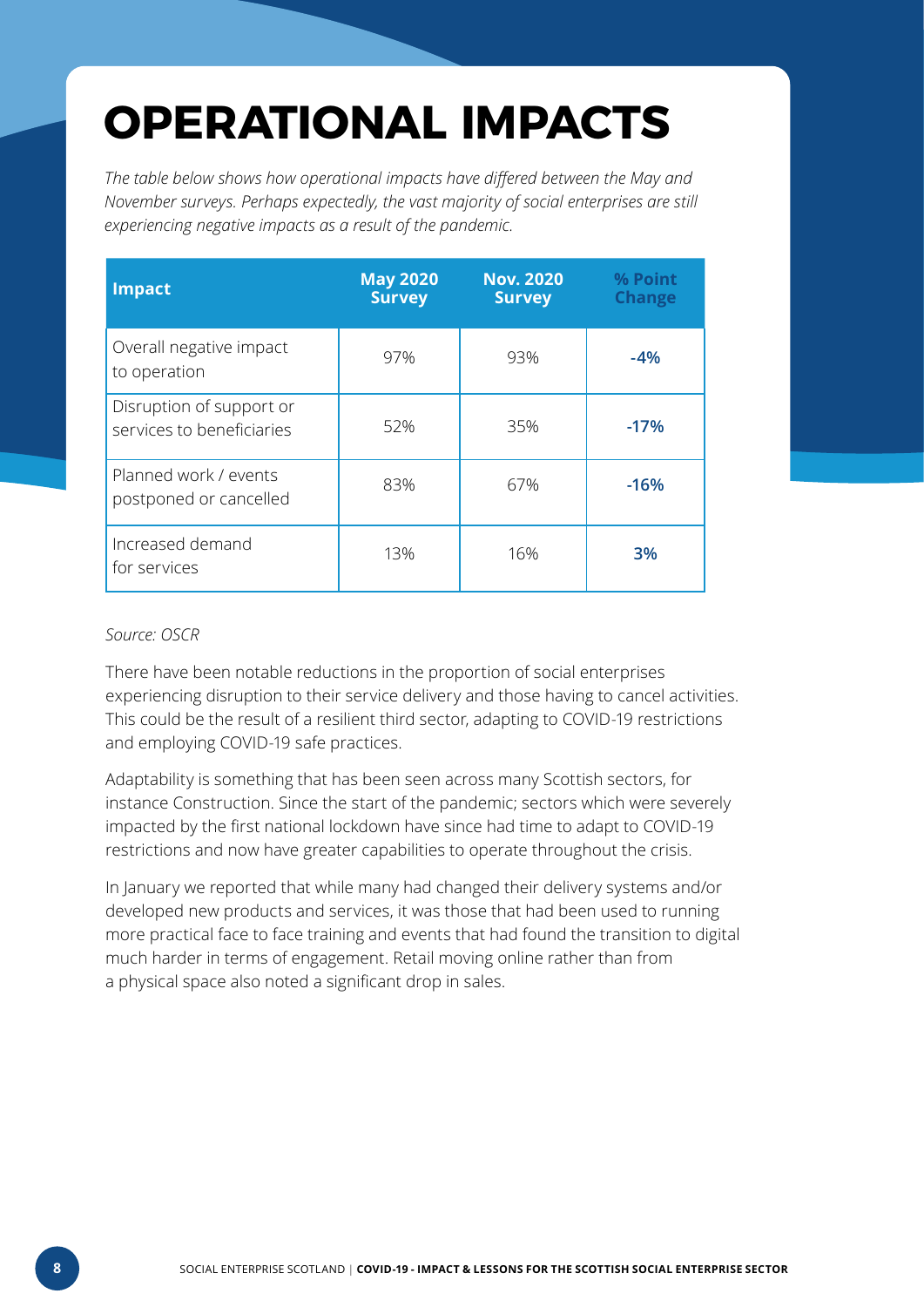## **TRADING ACTIVITY**

Unlike the May survey, the November survey asked a dedicated question regarding lost income from trading activities. This allows for a clearer understanding of how social enterprises have been affected by the restrictions on trading activities imposed by lockdown restrictions.

The table below shows how social enterprises have been affected according to whether their annual income is greater or smaller than £25,000. For reference, according to the last Social Enterprise Census, 45% of social enterprises have an annual turnover over £100,000 and 12% of social enterprises have an annual turnover over £1,000,000.

As would be expected, a sizeable majority of social enterprises have experienced a significant decrease in income from trading activities. Smaller organisations appear to have been more severely affected with 72% of social enterprises with an annual income under £25,000 experiencing a significant fall in trading income compared to 61% of social enterprises with an annual income over £25,000. This resonates with our January update where earlier stage social enterprises and those with small incomes reported they were significantly affected.

| Impact                        | <b>Income Level</b> |                     |  |  |
|-------------------------------|---------------------|---------------------|--|--|
| (Nov. 2020 Survey)            | Up to £25,000       | <b>Over £25,000</b> |  |  |
|                               | 100%                | 100%                |  |  |
| Led to a significant decrease | 72%                 | 61%                 |  |  |
| Led to a slight decrease      | 8%                  | 15%                 |  |  |
| No difference                 | 2%                  | 6%                  |  |  |
| Led to a slight increase      | 0%                  | 6%                  |  |  |
| Led to a significant increase | 1%                  | 3%                  |  |  |
| Don't know                    | 0%                  | 0%                  |  |  |
| Not applicable                | 18%                 | 10%                 |  |  |

*Source: OSCR*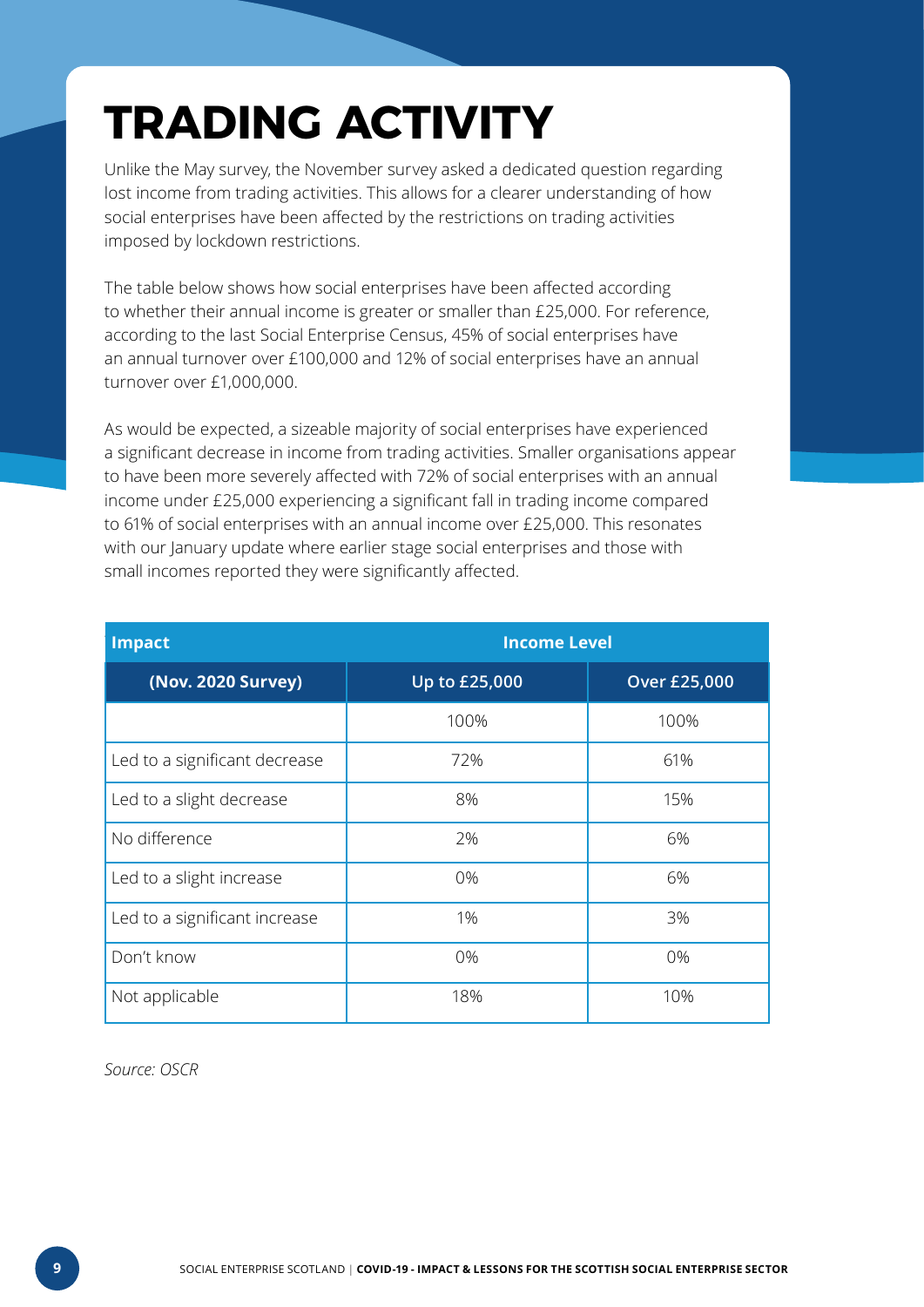## **SUPPORT & FUNDING**

### Funding support

Throughout the year we have been keen to understand where social enterprises are going for support and which sources of funding they are accessing. Given the furlough scheme was the most common form of financial support it was no wonder that in our January survey, a number of organisations expressed concerns about the end of the scheme. At this stage we were still in lockdown and information regarding a 'roadmap' out of this situation had not yet been announced.

In the table below, we can see the types of funding support that social enterprises responding to the November survey have either used already or would find useful in the future. Unlike in the May survey, specific funding schemes were not asked about in the November survey, so it is not possible to draw a direct comparison.

The only exception is local authority funding: in the May survey, 20% of social enterprises said they had already taken advantage of local authority funding and 40% said they were considering using it – the only other funding scheme social enterprises had used more was the UK Government's furlough scheme. The take up of local authority funding is even higher in the November survey with 45% of social enterprises already having used it and 62% expecting to find it useful in the future\*.

| <b>Type of Funding (Nov. 2020 Survey)</b>                                                                  | <b>Already</b><br><b>Used</b> | <b>Useful in</b><br>the Future |
|------------------------------------------------------------------------------------------------------------|-------------------------------|--------------------------------|
| Independent grant funding                                                                                  | 25%                           | 45%                            |
| Scottish Government funding                                                                                | 42%                           | 60%                            |
| UK Government funding                                                                                      | 19%                           | 27%                            |
| Sector specific support                                                                                    | 17%                           | 34%                            |
| Local authority funding                                                                                    | 45%                           | 62%                            |
| Funding for essential or core costs, such as staffing<br>(not UK Government)                               | 11%                           | 38%                            |
| More flexibility in currently-funded projects, such as<br>removing restrictions on how funding can be used | 13%                           | 32%                            |
| Simplified requirements for reporting on grants<br>or outcomes                                             | 10%                           | 33%                            |
| Funding for digital delivery                                                                               | 12%                           | 24%                            |
| Longer grant/contracts                                                                                     | 4%                            | 24%                            |
| None of these                                                                                              | 24%                           | 10%                            |

#### *Funding support social enterprises have used or would find useful in the future*

*Source: OSCR*

*\* Social enterprises that had already used local authority funding and expected to find it useful in the future were asked to respond positively to both questions, making the total response rate greater than 100%.*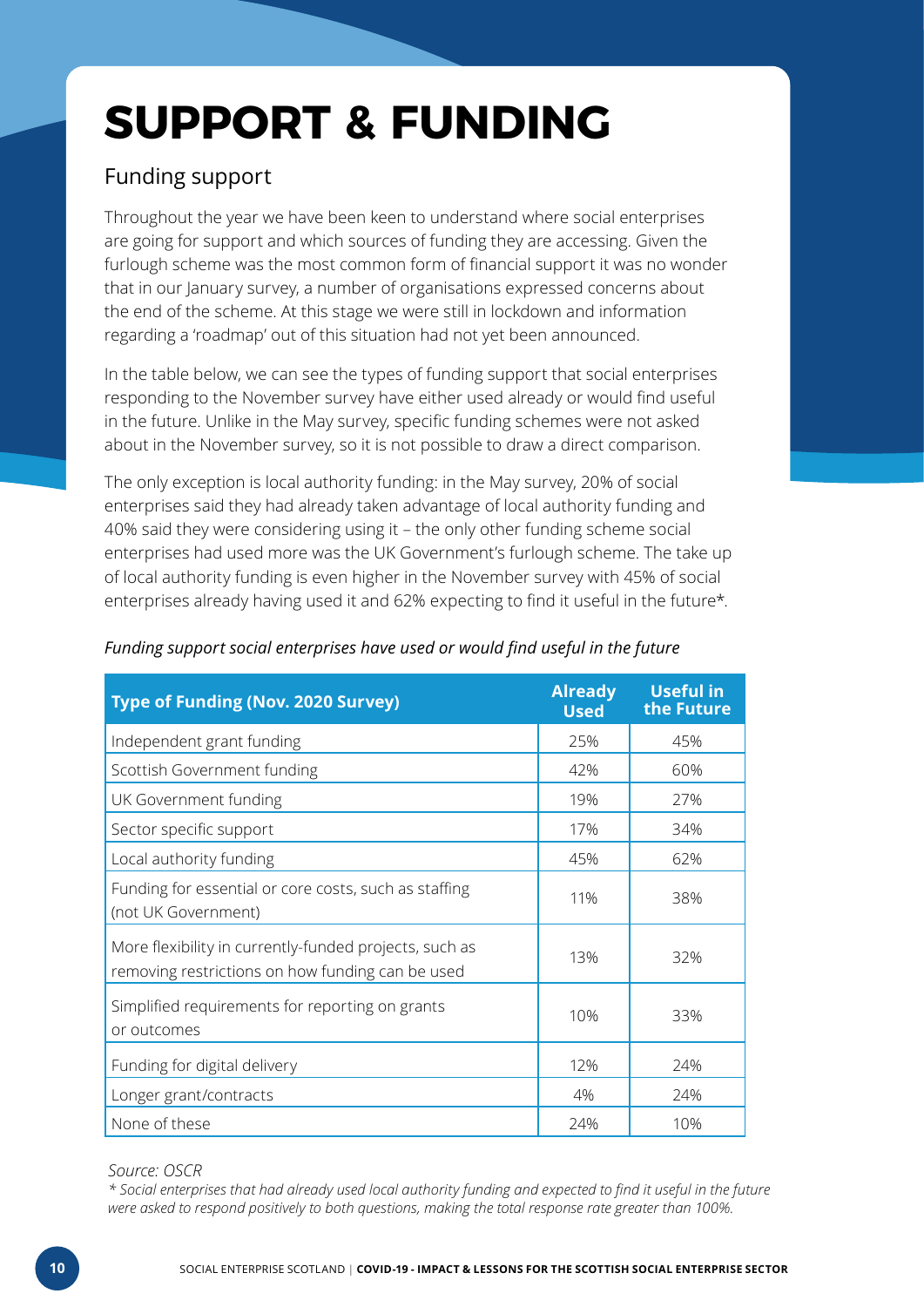## **SUPPORT & FUNDING**

### Non Funding support

The same questions about non-funding support were posed to social enterprises in both surveys, allowing for a comparison to be made. In the table below we can see the response rates for non-funding support that would be helpful in the future from the May survey and the November survey.

Response rates are remarkably similar except for information and advice on the financial support charities can claim, which sees a 25% increase between surveys.

A possible explanation for this could be that in the initial months of the pandemic, social enterprises were drawing on their financial reserves in order to remain open and now, as time has passed and reserves have been utilised, organisations are more keen to seek financial advice and support.

| <b>Type of Support</b>                                                                  | <b>May</b><br>2020<br><b>Survey</b> | Nov.<br>2020<br><b>Survey</b> | p.p.<br><b>Change</b> |
|-----------------------------------------------------------------------------------------|-------------------------------------|-------------------------------|-----------------------|
| Information and advice on the financial<br>support charities can claim                  | 42%                                 | 67%                           | 25%                   |
| Flexibility in filing or reporting deadlines                                            | 39%                                 | 35%                           | $-4%$                 |
| Support or training on HR/staffing issues                                               | 19%                                 | 21%                           | 2%                    |
| Support or training on volunteer issues                                                 | 18%                                 | 17%                           | $-1%$                 |
| Support or training on remote leadership                                                | 22%                                 | 15%                           | $-7%$                 |
| Technical support and training for working remotely                                     | 20%                                 | 21%                           | 1%                    |
| Staff, charity trustee and volunteer<br>wellbeing resources                             | 28%                                 | 30%                           | 2%                    |
| Maintaining momentum on current policy and<br>government business unrelated to COVID-19 | 25%                                 | 20%                           | $-5%$                 |
| More guidance on how charities should adapt<br>and continue during the pandemic         | 51%                                 | 47%                           | $-4%$                 |
| None of these                                                                           | 14%                                 | 13%                           | 1%                    |

#### *Non-funding support that would be helpful in the future*

*Source: OSCR*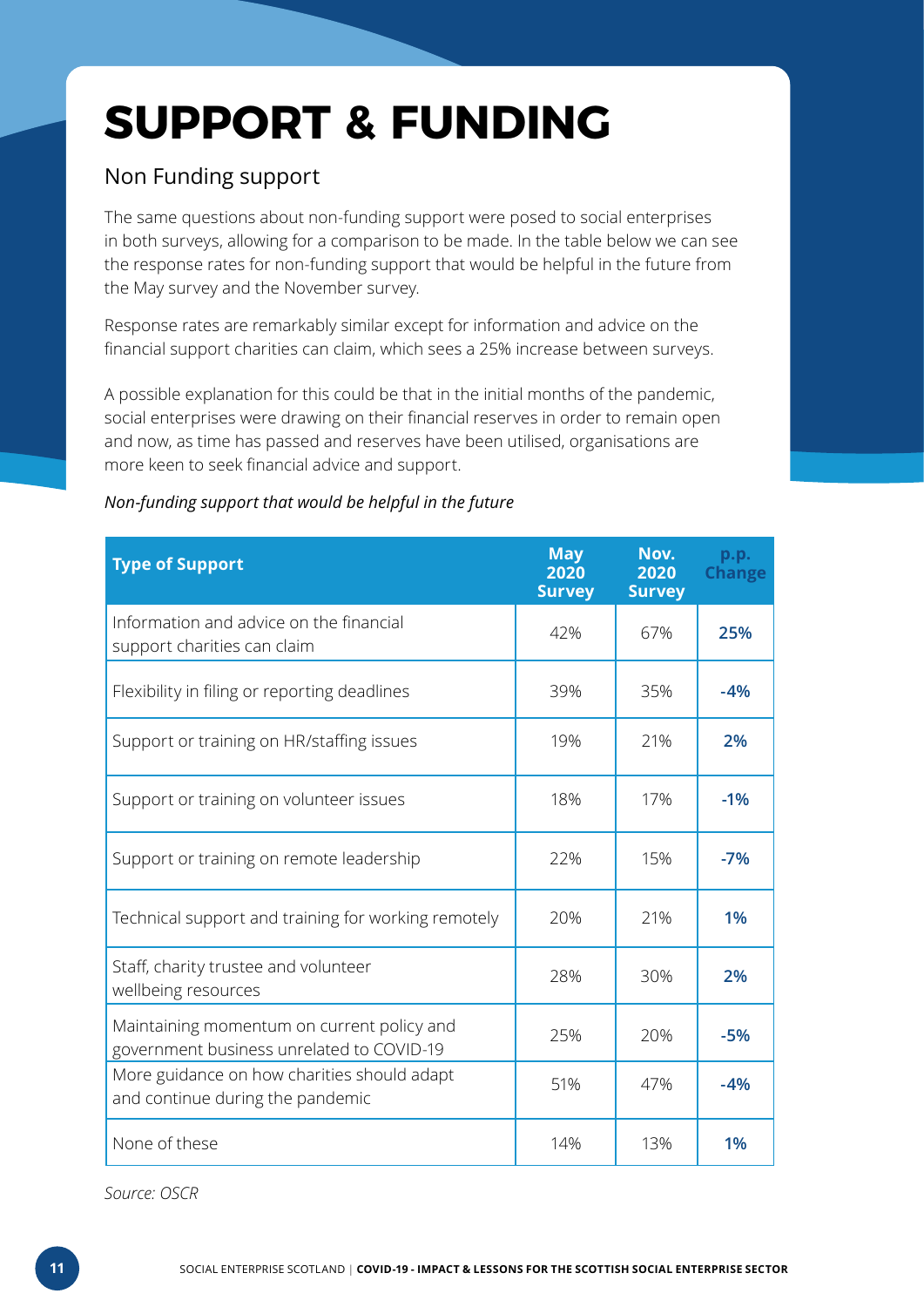### **IDENTIFIED GAPS AND RISKS**

### Data limitations

The analysis and insights offered by the OSCR survey data is a good start, but the survey size for social enterprises is relatively small, reduced for the November survey as compared to the May survey, and it does not represent any organisations established as Community Interest Companies and other types of social enterprises.

While we have complemented the data with insights from our calls to Social Enterprise Scotland members undertaken in January 2021, this is of course a rapidly changing environment and it is important to collect more data and insights about the support needed by Community Interest Companies and other types of social enterprises.

### Data to watch in 2021

Every two years a social enterprise census takes place in Scotland. This provides valuable insights into the sector and how it is evolving, in terms of the number of organisations, their turnover, key issues and of course, social impact.

Following the *[Social Enterprise in Scotland 2019 Census](https://socialenterprisecensus.org.uk/)*, an updated report is due to be published later this year and this will hopefully give us additional insights.

#### **How has COVID-19 affected the number of social enterprises in Scotland?**

- Has the number of employees (FTEs) in our sector been affected?
- Has average turnover reduced? Has this affected some sectors more than others?
- How has the % trading figure altered? Again, is this sector specific?
- What has been the impact on reserves and again, have some sectors been affected more than others?
- Of those organisations seeing an upsurge, is that through emergency funding and increased demand or through greater levels of trading?
- Last, but perhaps most importantly, what has been the impact on beneficiaries?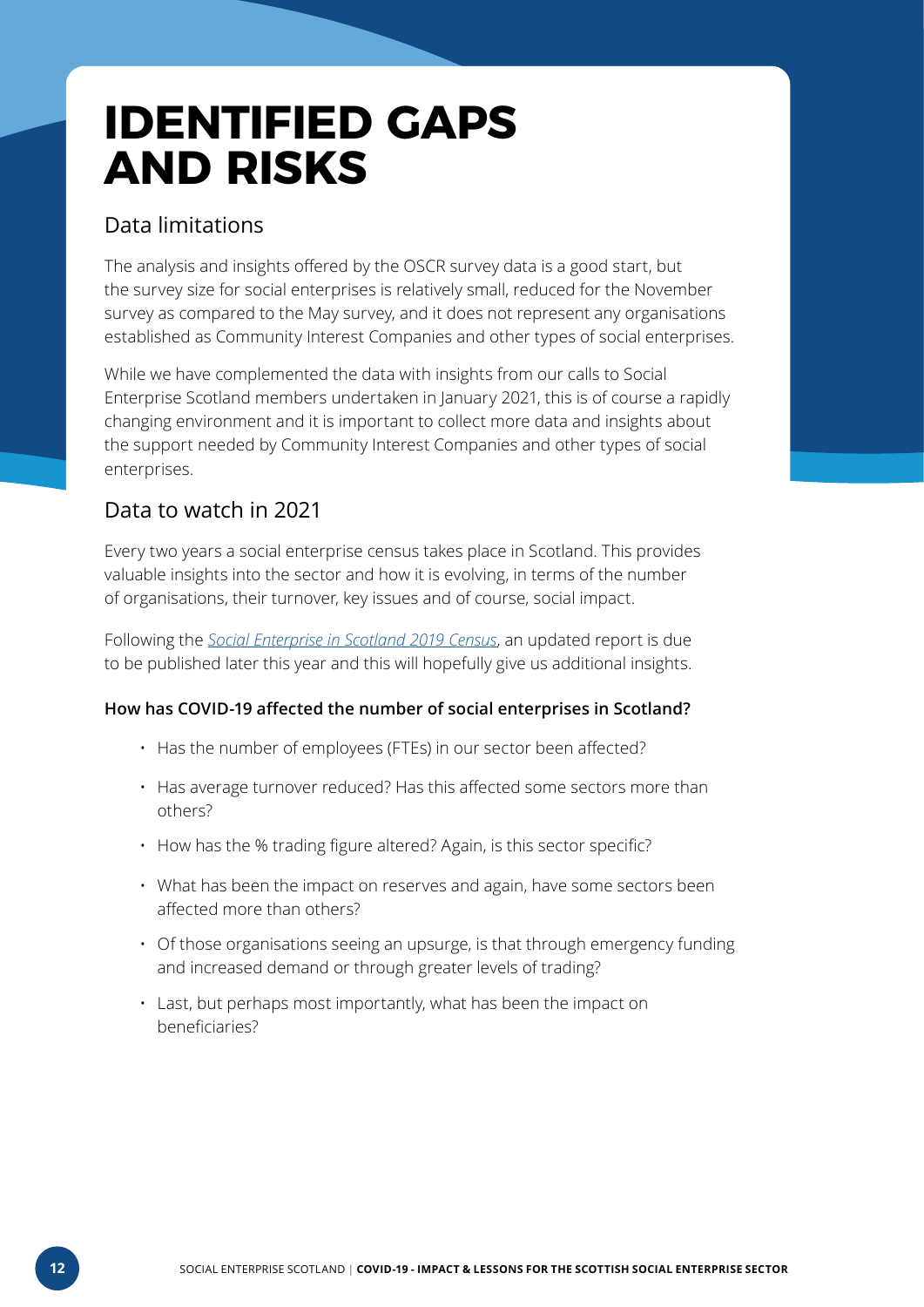## **LESSONS LEARNT**

### Which other factors should we consider?

- **• Trust** Funders and local authorities had to place trust in organisations to do the right thing for their community. Time did not allow for full risk assessments, contracts and agreements.
- **• Agility** Small, locally led organisations had a key role to play in delivering local responses. Large scale contracts and usual procurement procedures were too slow for the situation we were facing.
- **• Collaboration and partnership** Organisations from across the sectors quickly came together around a shared common objective.
- **• Leadership** Leadership seems to have played a key role in the way some organisations have been affected by the crisis.
- **• Financial balance** Funding and earned income were valuable to organisations to build a solid financial foundation.
- **• Experience** While quick responses were much appreciated by many in the sector, there were still unintended consequences of fast decision making.
- **• Uncertainty** For groups on the ground, there is still a lack of clarity in our sector of where to go for support.
- **• Reach** We need to build a more thorough, consistent and up to date system for reaching and sharing news within the social enterprise ecosystem.
- **• New ways of thinking** Social enterprises had to act instinctively, which boosted creative solutions and activities that were not normally considered.
- **• The social enterprise business model**  Social enterprise responses proved that the model is agile and it's imperative that social enterprise is included in recovery and rebuilding efforts after the pandemic alongside traditional public and private sector business models.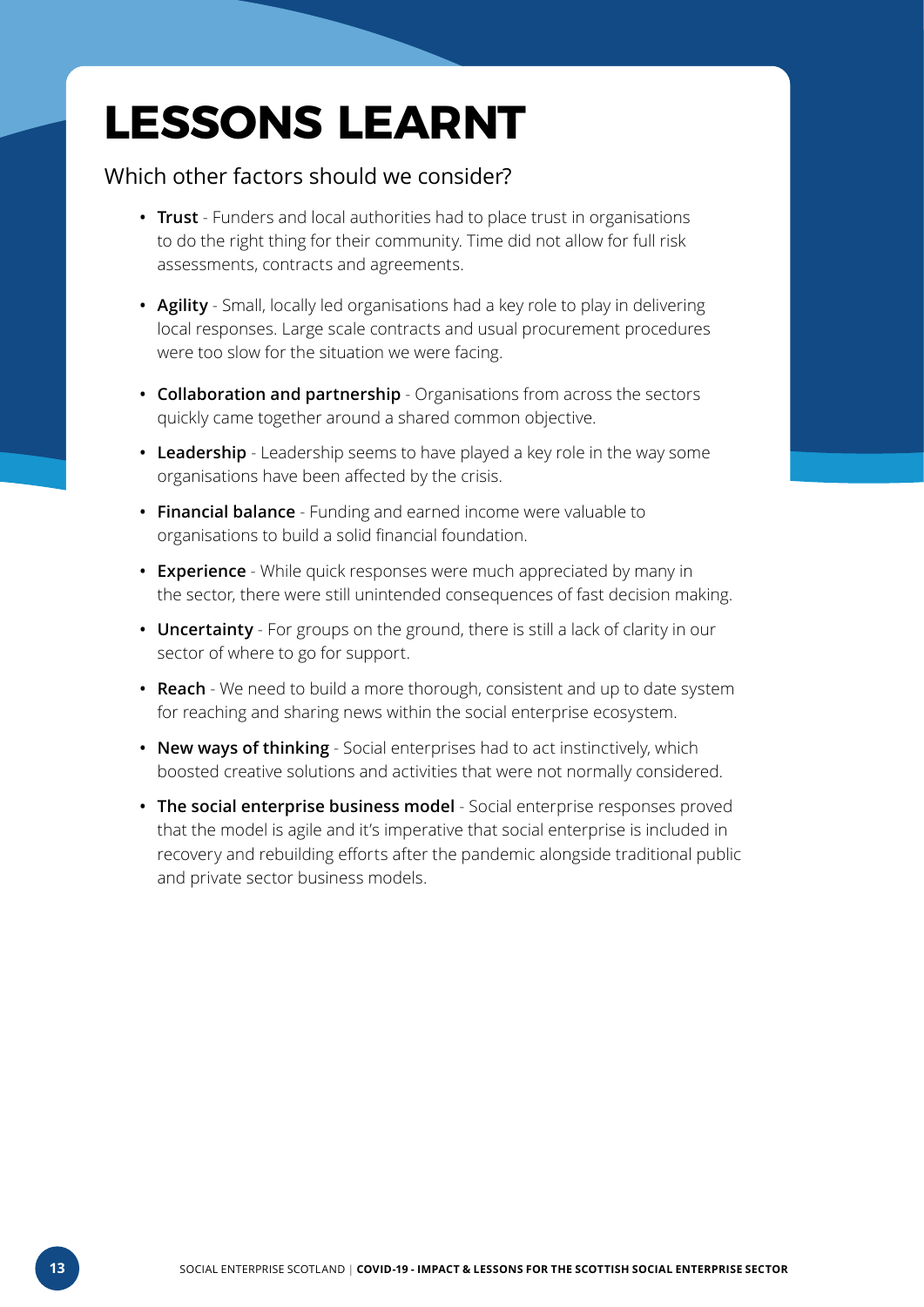### **SECTOR ROUTE TO RECOVERY**

### How else can we inform the recovery efforts ahead?

In our last report we noted that, while it is important to recognise the critical financial impact for larger social enterprises and the disruption to their beneficiaries, it would be wrong to overlook small organisations, their key role in leading community resilience, and how important that will be in the coming months.

Public funding came quickly for many organisations and was directed to the right places on most occasions. However, we should review and assess future funding needs to ensure that no organisations are left behind. We received feedback that some viable organisations missed out on funding. How can we be more creative with funding and finance models? How can we better inform funders regarding the needs of social enterprises?

Particular businesses like start ups were adversely affected. Is there a way to be more creative in support for these and other excluded types of social enterprise, for instance, by offering early stage companies tax breaks as they start to trade given that many were ineligible for support during the COVID-19 lockdown?

A challenge also arises in the case of potential further lockdowns. With increased public debt and reduced public spending, as a result of the past year, what support can or should be offered to social enterprises and third sector organisations in future? Can we look at options now, in order to future proof and ensure that trading organisations continue to be protected if this situation arises again? What financial support will actually be available?

Social enterprise must form part of the bigger policy picture in government and be placed at the centre of broader economic strategies. Without this we will be unable to build a wellbeing economy and a green recovery. Social enterprises have proven their unique social and economic contribution over the past year and their future economic role will be more vital than ever.